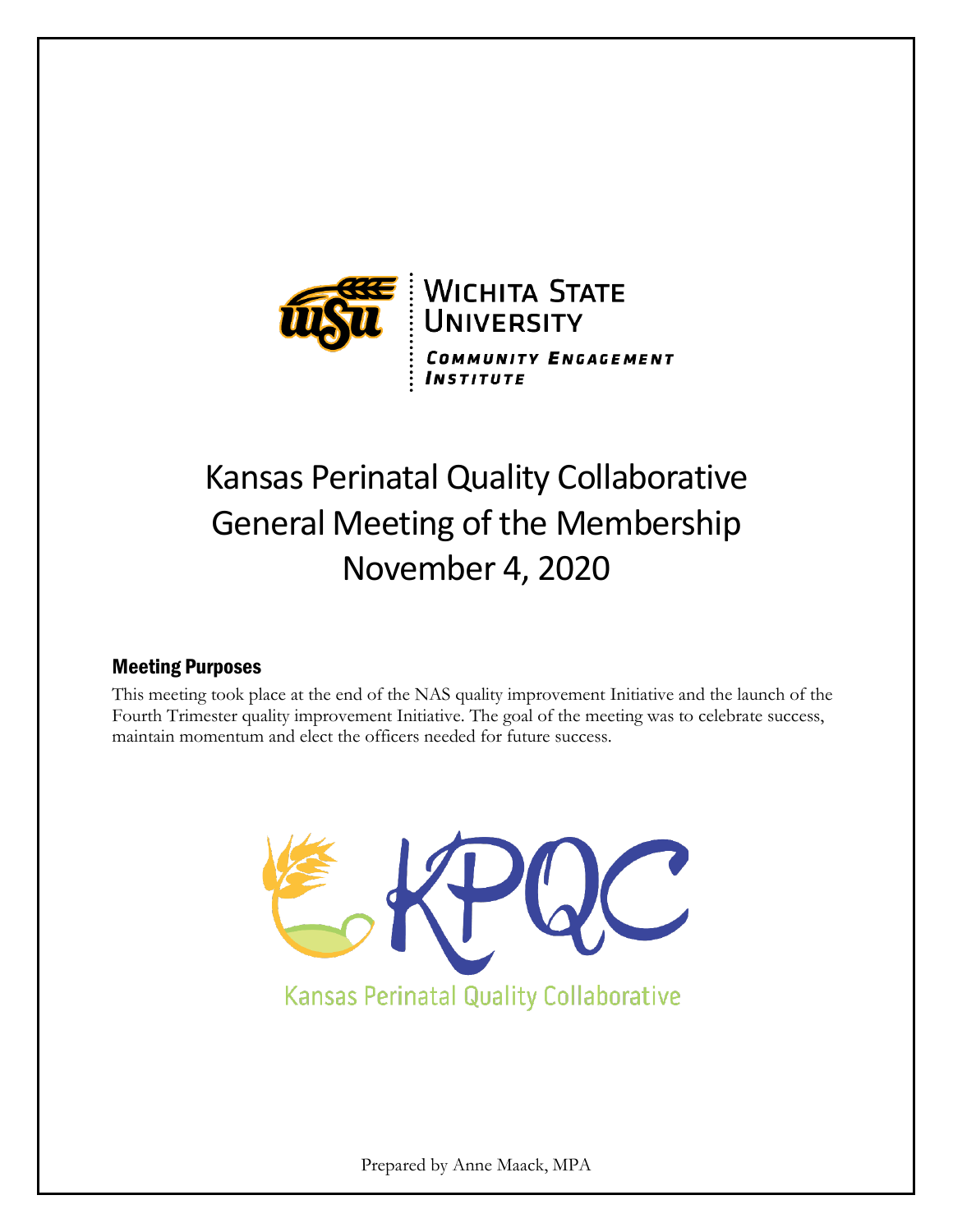# Attendance

45 Members of the Kansas Perinatal Quality Collaborative were in attendance for the Fall General Meeting in held on Zoom November 4, 2020.

| <b>Birth Centers</b>                                | <b>Partner Organizations</b>                      |
|-----------------------------------------------------|---------------------------------------------------|
| 1. AdventHealth Shawnee Mission                     | Academy of Certified Birth Educators<br>$\bullet$ |
| (Merriam)                                           | Bloom Midwifery and Lactation<br>٠                |
| 2. Ascension Via Christi St Joseph                  | Delivering Change: Healthy Families-<br>$\bullet$ |
| (Wichita)                                           | <b>Healthy Communities</b>                        |
| Atchison Hospital (Atchison)<br>3.                  | Kansas Breastfeeding Coalition, Inc.<br>$\bullet$ |
| 4. Community Healthcare System of NE                | Kansas Department of Health and<br>$\bullet$      |
| Kansas (Onaga)                                      | Environment (KDHE)                                |
| 5. Community Memorial Health Care Inc.              | Kansas Healthcare Collaborative                   |
| (Marysville)                                        | $\bullet$                                         |
| 6. Geary Community Hospital (Junction               | Kansas Hospital Association<br>$\bullet$          |
| City)                                               | Saint Francis Ministries<br>$\bullet$             |
| Hays Medical Center (Hays)<br>7.                    | United Health Group Healthy First<br>$\bullet$    |
| 8. Hiawatha Community Hospital                      | Steps Program                                     |
| (Hiawatha)<br>9. Hutchinson Regional Medical Center | University of Kansas School of<br>$\bullet$       |
| (Hutchinson)                                        | Medicine, Office of Rural Medical                 |
| 10. Lawrence Memorial Hospital                      | Education                                         |
| (Lawrence)                                          | Uzazi Village<br>٠                                |
| 11. Menorah Medical Center (Overland                | Wichita Birth Assistance                          |
| Park)                                               |                                                   |
| 12. Neosho Memorial Regional Medical                |                                                   |
| Center (Chanute)                                    |                                                   |
| 13. Newman Regional Health (Emporia)                |                                                   |
| 14. Overland Park Regional Medical Center           |                                                   |
| (Overland Park)                                     |                                                   |
| 15. Pratt Regional Medical Center (Pratt)           |                                                   |
| 16. Salina Regional Health Center (Salina)          |                                                   |
| 17. Southwest Medical Center (Liberal)              |                                                   |
| 18. Stormont Vail Health (Topeka)                   |                                                   |
| 19. Susan B Allen Memorial Hospital (El             |                                                   |
| Dorado)                                             |                                                   |
| 20. University of Kansas Health System -            |                                                   |
| St. Francis (Topeka)                                |                                                   |
| 21. Wesley Medical Center (Wichita)                 |                                                   |
| 22. William Newton Hospital (Winfield)              |                                                   |

Stakeholders *registered* to be in attendance represented:

Note – due to the Zoom platform, we don't know definitively who was actually in attendance as some accessed the meeting via telephone

WICHITA STATE UNIVERSITY | Community Engagement Institute | 1845 Fairmount Street | Wichita, Kansas 67260-0201 tele: (316) 978-3843 | toll-free: 1-800-445-0116 | fax: (316) 978-3593 | web: www.wichita.edu/ccsr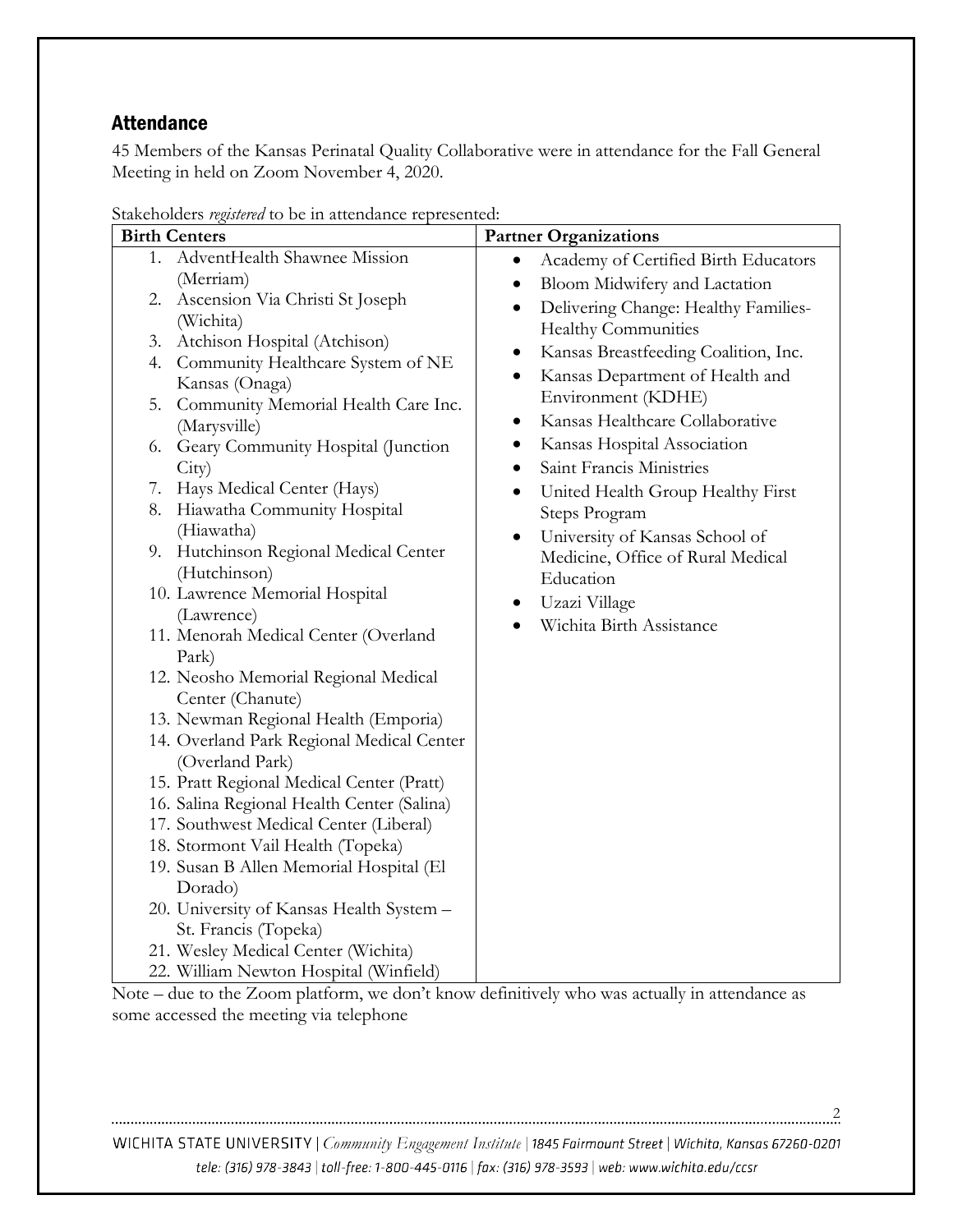Betsy Knappen and Jodi Jackson, MD shared the final aim report of the NAS QI Initiative.

| Neonatal Abstinence Syndrome Kansas State Initiative<br><b>SMART AIMS</b> |                                                                                                                                                          |  |  |  |
|---------------------------------------------------------------------------|----------------------------------------------------------------------------------------------------------------------------------------------------------|--|--|--|
| AlM <sub>1</sub>                                                          | By October 2020, 85% of all Kansas birth centers enrolled in VON NAS Universal<br>Training Program will have achieved "Center of Excellence" designation |  |  |  |
| AlM <sub>2</sub>                                                          | By October 2020, less than 50% of infants at risk for NAS will be directly admitted to<br>the NICU                                                       |  |  |  |
| AlM <sub>3</sub>                                                          | By October 2020, the number of infants at risk for NAS who require pharmacological<br>treatment will decrease by 25%                                     |  |  |  |
| AlM <sub>4</sub>                                                          | By October 2020, the LOS of Kansas infants with NAS treated pharmacologically will<br>decrease by 2 days                                                 |  |  |  |

#### Aim 1: VON Center of Excellence Designation

Kansas is now the second state in the nation to achieve VON State of Excellence in Education and Training distinction. 31 of 33 multidisciplinary care teams participating in the "Neonatal Abstinence Syndrome Collaborative: Improving Care to Improve Outcomes" completed universal training for care of NAS.

#### Aim 2: Direct admission to the NICU

Achieved: Baseline in 2018 was 12.5%. Over the past year, the rate has averaged 2.8%



WICHITA STATE UNIVERSITY | Community Engagement Institute | 1845 Fairmount Street | Wichita, Kansas 67260-0201 tele: (316) 978-3843 | toll-free: 1-800-445-0116 | fax: (316) 978-3593 | web: www.wichita.edu/ccsr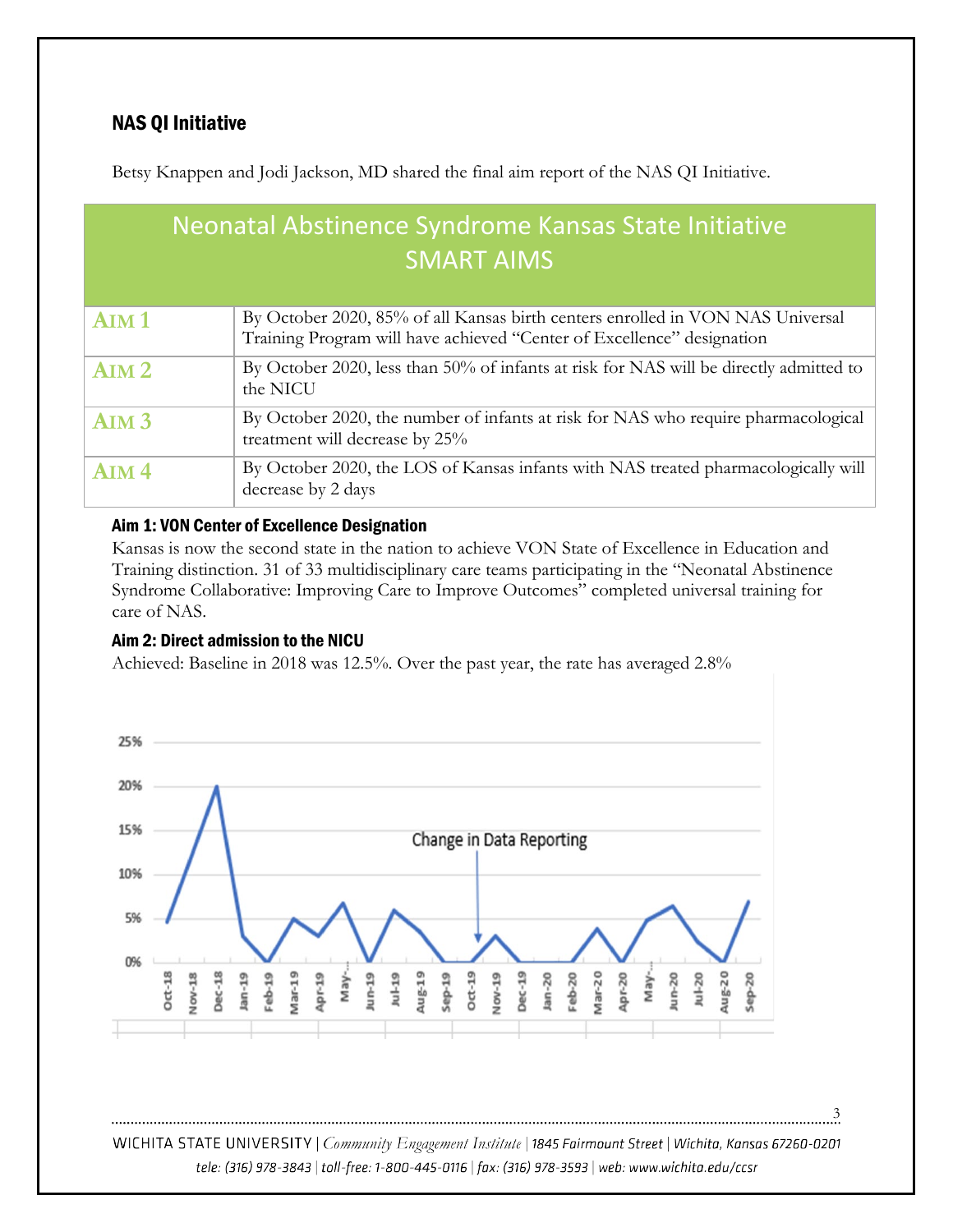#### Transfer for risk

In addition to reducing direct admission to NICU, smaller centers that don't have NICUs also transfer infants at risk for NAS at a lower rate



#### Aim 3: Pharmacologic Treatment

Achieved: Baseline was 12.5%. Over the past year, the average % treated has been 8%



#### Aim 4: Length of Stay

Achieved: Baseline was 22 days. Over the past quarter, the average length of stay has been 17.4 days.



4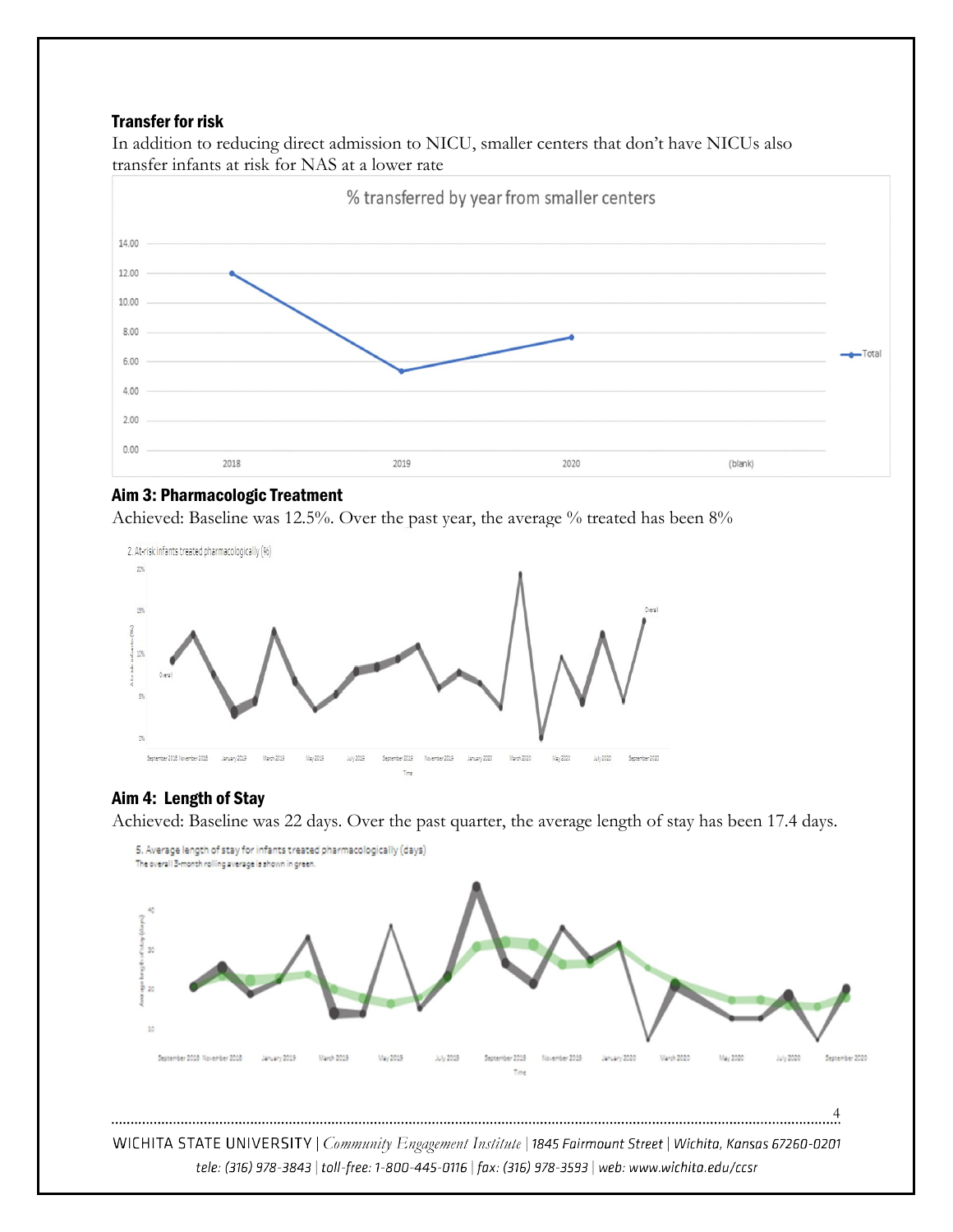#### Centers of Excellence

Betsy Knappen and Jodi Jackson, MD thanked the NAS Initiative participants and congratulated the birth centers that achieved VON Center of Excellence:

AdventHealth Ottawa AdventHealth Shawnee Mission Ascension Via Christi-Manhattan Ascension Via Christi-St. Joseph Allen County Regional Hospital Citizens Medical Center Community Healthcare System Community Memorial Healthcare Geary Community Hospital Hays Medical Center Hiawatha Community Hospital Hutchison Regional Medical Center Kansas Midwives Alliance Kearny County Hospital Labette Health Lawrence Memorial Hospital Memorial Health System-Abilene Menorah Medical Center Nemaha Valley Community Hospital Neosho Memorial Regional Medical Center Newman Regional Health Olathe Medical Center Overland Park Regional Medical Center Rooks County Health Center Salina Regional Health Center Southwest Medical Center Stormont Vail Health University of Kansas Health System University of Kansas Health System-St. Francis Wesley Medical Center Western Plains Medical Center

# Maternal Quality Improvement Initiative Update

At the time of this meeting, the Fourth Trimester Initiative hadn't been named yet. Kasey Sorell and Terrah Stroda gave an update on progress.

The KPQC has been evaluating a bundle from the Alliance for Innovation on Maternal Health (AIM). The Postpartum care basics for maternal safety: Transition from maternity to well-woman care is the starting point for our work

WICHITA STATE UNIVERSITY | Community Engagement Institute | 1845 Fairmount Street | Wichita, Kansas 67260-0201 tele: (316) 978-3843 | toll-free: 1-800-445-0116 | fax: (316) 978-3593 | web: www.wichita.edu/ccsr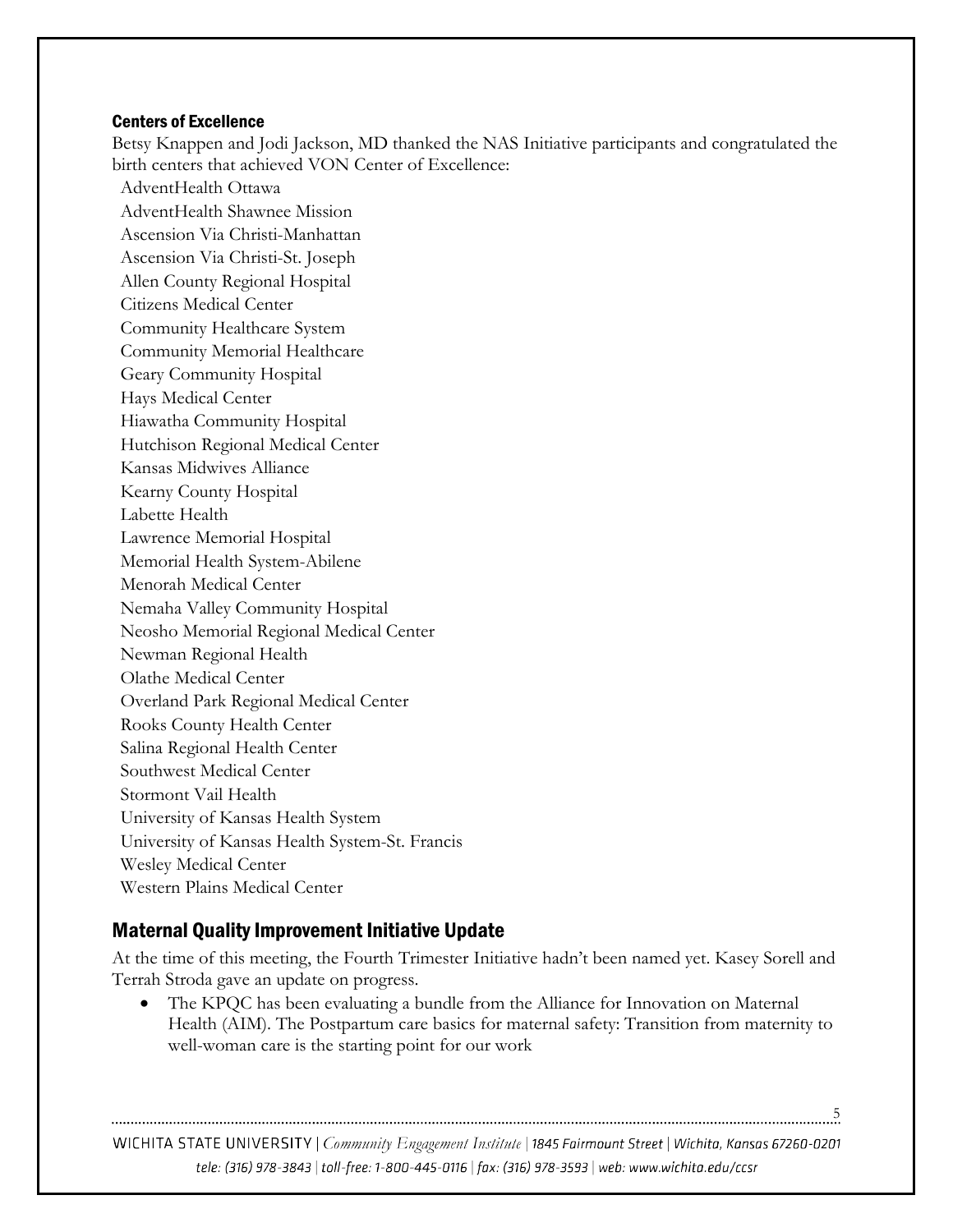- Kansas intended to enroll in AIM in the fall, however, AIM decided to revise the postpartum patient safety bundle and hopes to have the new bundle ready for enrollment in the Spring 2021. Kansas intends to enroll in the new bundle, if it fits the needs of our State.
- Leaders in Kansas highly rate the bundle on the following:
	- o How well it addresses the problems identified by the KS Maternal Mortality Review **Committee**
	- o The likelihood that it would prevent maternal mortality and morbidity
	- o Implementation feasibility
	- o Measurement feasibility
	- o Likelihood that clinicians would be willing to make practices changes
- Leaders in Kansas emphasize the following bundle components:
	- o Screen for and treat medical, behavioral health, reproductive health, and social support needs.
	- o Personalized plan of care that includes medical, behavioral health, reproductive health, and social support needs.
	- o Every Woman attends a subsequent well-woman visit scheduled at an interval tailored to her needs
	- o Timely referral and follow up for identified medical, behavioral health, reproductive health and social issues
	- o Ongoing comprehensive insurance converge
- Kansas will be emphasizing the ACOG Committee Opinion 736 on optimizing postpartum care

# Case Studies in Collective Impact

# **Delivering Change: Geary County Perinatal Community Collaborative**

Collective Impact model for postpartum depression referral

- Collaborative partners agree to administer the Edinburgh postpartum depression screen
- Collaborative partners agree where referrals should be made for mental health and home visiting services
- Collaborative includes community level partners for fund raising, board service, and social media

**Case Study: Sally**, patient with major depressive disorder, trauma, and inpatient psychiatric history

- Connection to prenatal supports provided by OB Navigator -- linked Sally to home visiting, housing, WIC, mental health services (FQHC), group prenatal education, transportation
- Connection to postpartum supports provided by OB Navigator additionally linked Sally to Report to DCF resulting in family preservation, and Job Corp for job skills
- Outcome: Delivered at 39.5 weeks, AGA infant, kept six postpartum appointments through 8 weeks, depression medication, increase in positive decision-making, graduated from family preservation, no postpartum depression.

Collective Impact model for perinatal education and perinatal support

- Collaborative partners for education include warning signs, breastfeeding, safe sleep, car seat, Period of PURPLE Crying, postpartum depression, reproductive health,
- Collaborative partners for discharge planning include OB provider, OB unit, OB navigator, Pediatric, breastfeeding clinic, primary care

6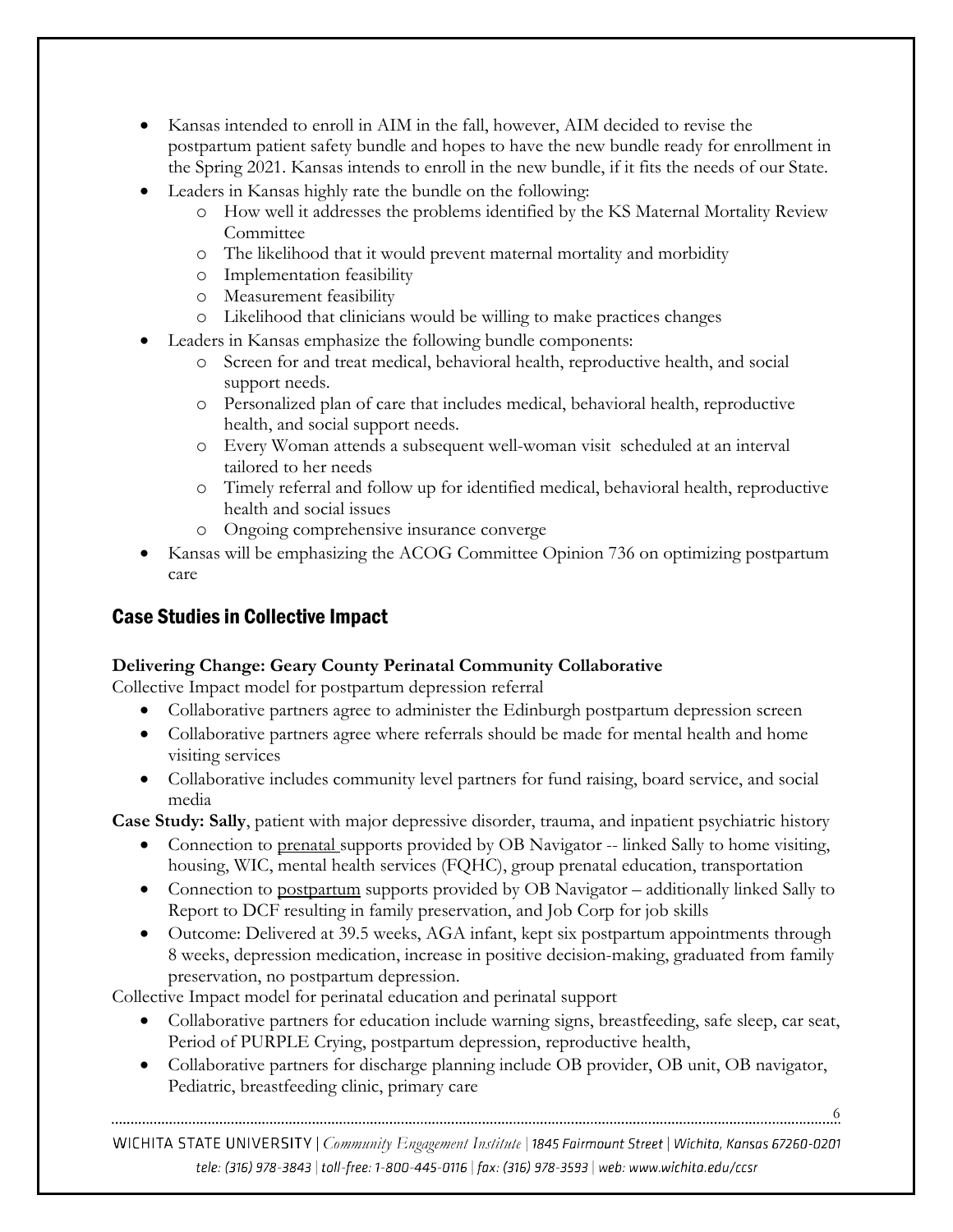**Case Study: Lindy**, uninsured, employed full-time, lives away from extended family support

- Connection to prenatal supports provided by OB Navigator linked Lindy to OB Provider. When she was denied KanCare coverage accessed grant funding for prenatal visits. Referred to group prenatal education, WIC, smoking cessation.
- Referred to KUMC Cancer Center for evaluation of breast mass at 28 weeks
- Outcome: Adequate Prenatal Care. Delivered at 38 weeks. Inpatient postpartum education. Postpartum discharge planning and follow-up appointments. Successful smoking cessation. Postpartum she attained insurance, was referred for primary care and also specialty care with the cancer center.

# Election of Officers

#### **Election of Officers**

The following slate of nominees was recommended by the KPQC Nominating Committee made up of the Chairperson, Chairperson-Elect, Past Chairperson and two additional officers of the KPQC. The slate was elected unanimously by those in attendance.

| <b>Cara Busenhart</b> | Chairperson-Elect with a three year term<br>ending in 2023           |
|-----------------------|----------------------------------------------------------------------|
| <b>Kimberly Swan</b>  | Serving a second term<br>Officer with a two year term ending in 2022 |
| <b>Jeri Harvey</b>    | Officer with a two year term ending in 2022                          |
| <b>Hakima Payne</b>   | Officer with a two year term ending in 2022                          |
| <b>Randall Morgan</b> | Ex-Officio representing the MMRC                                     |

#### **Kansas Maternal Mortality Review Committee**

The Nominating Committee recommends making a bylaw change to include a representative of the Kansas Maternal Mortality Review Committee (KMMRC) in an ex-officio capacity on the KPQC Executive Committee. As soon as we are able to make that bylaw revision, then Randall Morgan will represent the KMMRC on the Executive Committee.

WICHITA STATE UNIVERSITY | Community Engagement Institute | 1845 Fairmount Street | Wichita, Kansas 67260-0201 tele: (316) 978-3843 | toll-free: 1-800-445-0116 | fax: (316) 978-3593 | web: www.wichita.edu/ccsr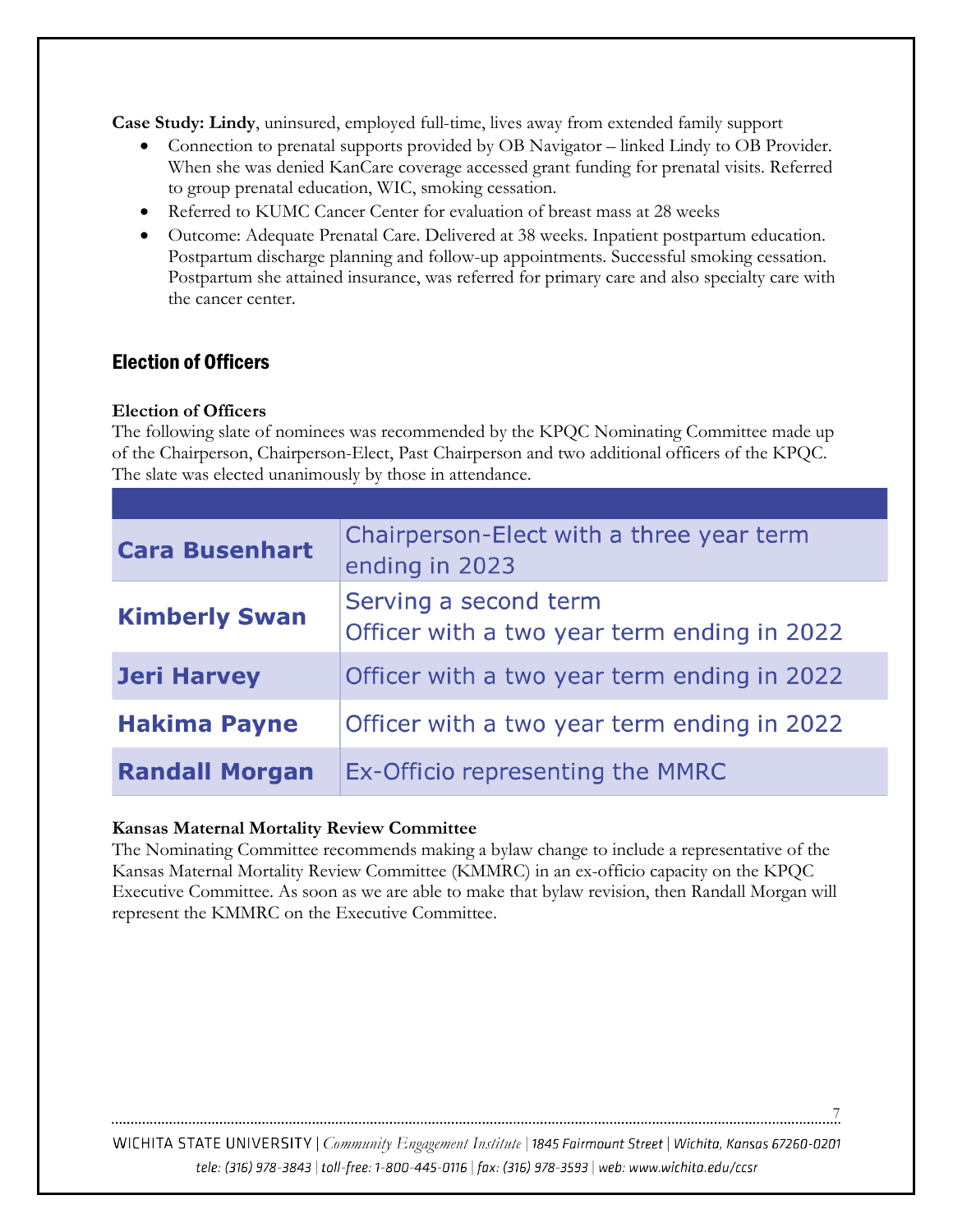# Recruitment

As representatives of birth centers RSVPd for the KPQC General Meeting, they shared their plan<br>for participation in the Famed AT for participation in the Fourth Trimester Initiative. We recognize that it's early yet and that we don't know the answers to key questions about the Initiative, but we would rather arrive at the answers with broad involvement. Following are the responses from birth centers that were part of NAS plus the four new ones that were not part of NAS but intend to do Maternal QI.

| <b>Birth Center</b>                       | City          | Response              |
|-------------------------------------------|---------------|-----------------------|
| ADVENTHEALTH OTTAWA                       | Ottawa        |                       |
| ADVENTHEALTH SHAWNEE MISSION              | Merriam       | Plan to participate   |
| ALLEN COUNTY REGIONAL HOSPITAL            | Iola          |                       |
| ASCENSION VIA CHRISTI HOSPITAL MANHATTAN  | Manhattan     |                       |
| ASCENSION VIA CHRISTI HOSPITAL ST. JOSEPH | Wichita       | Need more information |
| <b>ATCHISON HOSPITAL</b>                  | Atchison      | Plan to participate   |
| <b>BLOOM MIDWIFERY AND LACTATION</b>      |               | Plan to participate   |
| CITIZENS MEDICAL CENTER                   | Colby         |                       |
| COMMUNITY HEALTHCARE SYSTEM OF NE KANSAS  | Onaga         | Plan to participate   |
| COMMUNITY MEMORIAL HEALTHCARE INC         | Marysville    | Need more information |
| <b>GEARY COMMUNITY HOSPITAL</b>           | Junction City | Plan to participate   |
| <b>HAYS MEDICAL CENTER</b>                | Hays          | Need more information |
| HIAWATHA COMMUNITY HOSPITAL               | Hiawatha      | Plan to participate   |
| HUTCHINSON REGIONAL MEDICAL CENTER        | Hutchison     | Need more information |
| KANSAS MIDWIVES ALLIANCE                  | Kansas        |                       |
| KEARNY COUNTY HOSPITAL                    | Lakin         |                       |
| LABETTE HEALTH                            | Parsons       |                       |
| <b>LAWRENCE MEMORIAL</b>                  | Lawrence      | Plan to participate   |
| MEMORIAL HOSPITAL                         | Abilene       |                       |
| MENORAH MEDICAL CENTER                    | Overland Park | Need more information |
| NEMAHA VALLEY COMMUNITY HOSPITAL          | Seneca        |                       |
| NEOSHO MEMORIAL REGIONAL MEDICAL CENTER   | Chanute       | Plan to participate   |
| NEWMAN REGIONAL HEALTH                    | Emporia       | Plan to participate   |
| OLATHE MEDICAL CENTER                     | Olathe        |                       |
| <b>OVERLAND PARK MEDICAL CENTER</b>       | Overland Park | Need more information |
| PRATT REGIONAL MEDICAL CENTER             | Pratt         | Plan to participate   |
| ROOKS COUNTY HOSPITAL                     | Plainville    |                       |
| SALINA REGIONAL HEALTH                    | Salina        | Plan to participate   |
| SOUTHWEST MEDICAL CENTER                  | Liberal       | Need more information |
| STORMONT VAIL HEALTH CENTER               | Topeka        | Plan to participate   |
| SUSAN B. ALLEN MEMORIAL HOSPITAL          | El Dorado     | Plan to participate   |
| UNIVERSITY OF KANSAS HEALTH SYSTEM        | Kansas City   | Plan to participate   |
|                                           |               | 8                     |